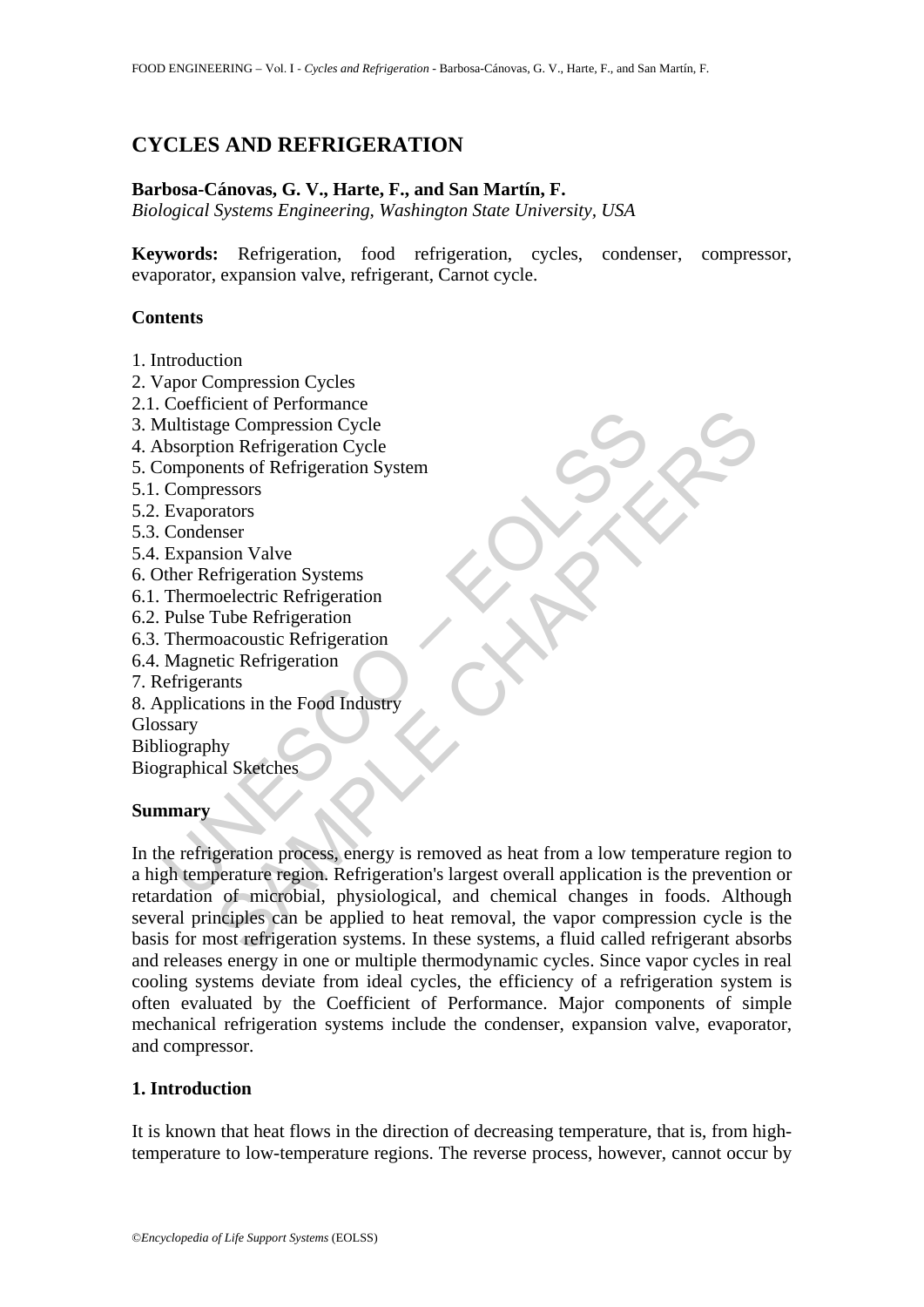itself. The transfer of energy as heat from a low-temperature region to a hightemperature, one requires special devices called refrigerators or heat pumps. In most refrigeration systems, a fluid called the refrigerant absorbs energy as heat from the cold space and releases it to the surroundings. During the different processes occurring in a refrigeration system, the refrigerant alternates between a vapor and liquid state, changing its pressure and temperature and returning to its initial state in the cycle.

A system contains energy (E, measured in Joules) in numerous forms, such as internal energy (U), caused by the motion of molecules and intermolecular forces; potential energy (PE), resulting from the system's elevation on a gravitational field; and kinetic energy (KE), due to the system's motion relative to a given frame. Other forms of energy include chemical, nuclear, and magnetic energy. The first law of thermodynamics states that the net energy change in a system is equal to the addition of energy entering and leaving the system (see *Food Engineering Thermodynamics*). In other words, a system cannot create or destroy energy on its own. Equation (1) shows that the net change in energy of a given system depends on the amount of energy entering and leaving the system.

$$
\underbrace{E_{in} - E_{out}}_{\text{out}} = \underbrace{\Delta E_{system}}_{\text{system}}
$$

Where

$$
E_{in} - E_{out} = \text{Change in internal } (\Delta U), \text{ kinetic } (\Delta KE), \text{ potential}
$$

 $(1)$ 

 $(\Delta PE)$  energies

$$
\Delta E_{system}
$$
 = Net energy entering and leaving the system

The mean starting and leaving the system (see Food Engineering The<br>
r words, a system cannot create or destroy energy on its own. E<br>
the net change in energy of a given system depends on the<br>
ring and leaving the system.<br> ering and leaving the system (see Food Engineering Thermodynamics)<br>
s., a system cannot create or destroy energy on its own. Equation (1) sh<br>
st change in energy of a given system depends on the amount of end<br>
leaving the Energy is transferred from and to a system as heat (Q) due to the difference in temperature or work (W) associated with a force and a displacement. In refrigeration systems where the refrigerant flows in a controlled volume, mass flow, known as flow work ( $W_{flow}$ ), is another important way to transfer energy. The flow work in a controlled volume is defined as the product of pressure (p) times the volume (V). Ideal refrigeration systems transfer energy from one point to another without a net change of energy in the system  $(\Delta E = 0)$ . In other words,  $E_{in} = E_{out}$ .

$$
E_{in} - E_{out} - Q - W - W_{flow} = 0
$$
 (2)

In refrigeration systems, changes in kinetic and potential energy can be depreciated  $(\Delta PE \cong 0; \Delta KE \cong 0)$ . Enthalpy (H) is an important property, defined when considering a flowing system (e.g., refrigeration system), as the sum of flow work ( $W_{flow}$ ) and internal energy (U) in a given control volume ( $H = W_{flow} + U$ ).

In refrigeration cycles, energy is transferred (Q) from a cold point to a hot point as heat.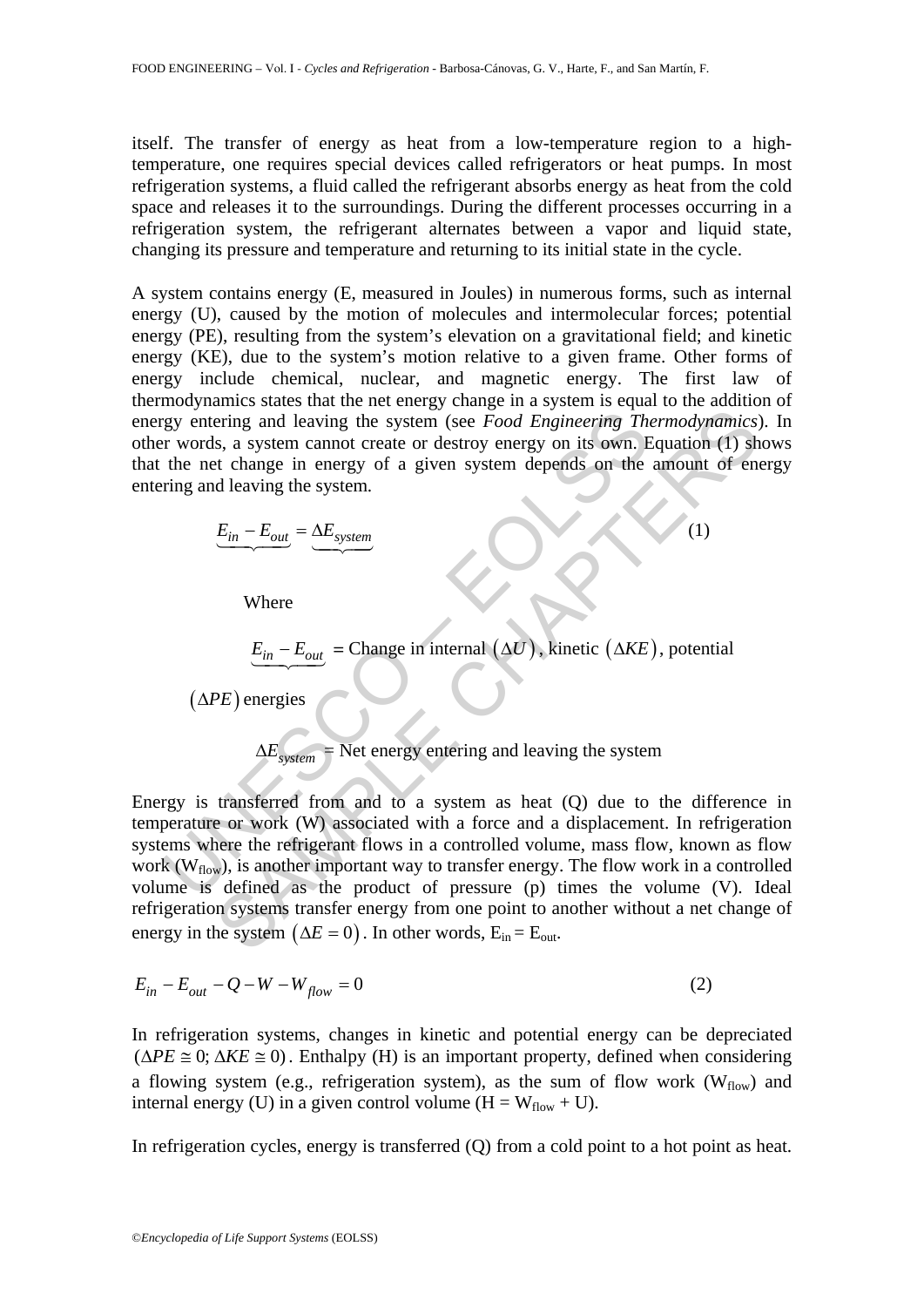The second law of thermodynamics indicates that this process cannot be done without the addition of work (W). During the process, a working fluid (the refrigerant) changes its enthalpy state in a cycle wherein the net energy balance (ideally) is zero. In this way, an equation can represent the different states of energy in an ideal cycle:

$$
Q - W - \Delta H = 0 \tag{3}
$$

Pressure-enthalpy diagrams (Figures 2 and 4) and temperature-entropy diagrams are commonly used to represent property changes occurring in a given refrigerant during a thermodynamic cycle, such as the refrigeration cycle.

#### **2. Vapor Compression Cycles**

n ideal simple, compressible, mechanical vapor system, such as<br>
ure 1, the refrigerant flows into an evaporator as a liquid/vapor<br>
primes into a saturated gas state (3). The saturated vapor refrigerant<br>
pressure to a supe simple, compressible, mechanical vapor system, such as the one show<br>the refrigerant flows into an evaporator as a liquid/vapor mixture (2). We<br>heat (0) from the food, the refrigerant increases its emhalpy and complete<br>int In an ideal simple, compressible, mechanical vapor system, such as the one shown in Figure 1, the refrigerant flows into an evaporator as a liquid/vapor mixture (2). While absorbing heat (Q) from the food, the refrigerant increases its enthalpy and completely vaporizes into a saturated gas state (3). The saturated vapor refrigerant enters into a compressor  $(3\rightarrow4)$ , where through the addition of work (W), increases in temperature and pressure to a superheated vapor state (4). After compression, the refrigerant enters the condenser where it discharges energy as heat (Q) to the surroundings. In this process  $(4\rightarrow 1)$ , the refrigerant condenses from superheated vapor to a saturated liquid state and lowers its temperature. To complete the cycle, the saturated liquid refrigerant (1) enters an expansion valve where an abrupt drop in pressure and temperature occurs and some liquid refrigerant changes to gas  $(1\rightarrow 2)$ ; the liquid/gas mixture (2) then re-enters the evaporator completing the cycle. A pressure-enthalpy diagram is useful for observing how the properties of a given refrigerant change during the refrigeration cycle (Figure 2).



Figure 1. Diagram of a simple compressible mechanical vapor cycle. (Q) is energy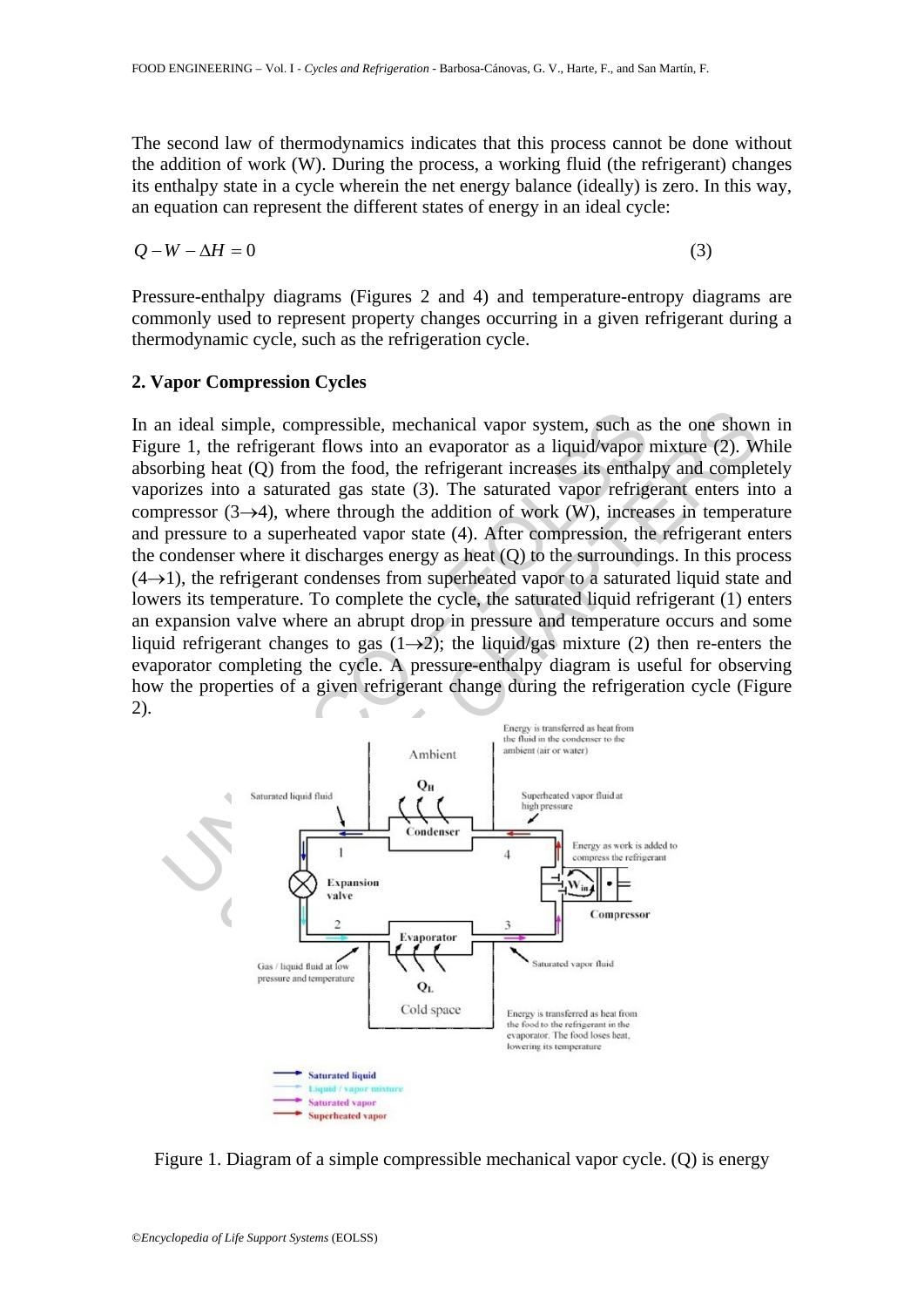

transferred as heat, (W) is energy transferred as work.

Figure 2. Simple compressible vapor Pressure–enthalpy diagram.  $(T_{min})$  is minimum temperature,  $(T_{\text{max}})$  is maximum temperature.

Enthalpy (kJ)<br>
Enthalpy (kJ)<br>
Theoretical cycle<br>
Line of constant temperature<br>
Line of constant temperature<br>
Line of constant temperature<br>
Line of constant temperature<br>
Line of constant temperature<br>
Line of constant tempe Enthalpy (kJ)<br> **Enthalpy** (kJ)<br> **Enthalpy** (kJ)<br> **Enthalpy** (kJ)<br>
Line of constant temperature<br>
Line of constant temperature<br>
Line of constant temperature<br>
Simple compressible vapor Pressure—enthalpy diagram. (T<sub>min</sub>) is Deviations from ideal cycles may occur in real systems. The path  $1 \rightarrow 2 \rightarrow 3 \rightarrow 4$  in Figure 2 shows the actual deviations in a simple vapor compressible cycle. Many causes explain such differences: the refrigerant after condensation may be subcooled (1') while remaining in the condenser or, as in many systems, the receiver tank is placed between the condenser and the expansion valve. In an ideal cycle, vapor refrigerant leaving the evaporator enters into the compressor in a saturated vapor state, while in actual cycles superheating occurs during evaporation (3'). Actual compression is not isoentropic  $(3 \rightarrow 4)$ , and pressure loss  $(4 \rightarrow 1', 2 \rightarrow 3')$  along with heat loss may occur in the system.

#### **2.1. Coefficient of Performance**

The efficiency of refrigeration systems is usually expressed in terms of coefficient of performance  $(COP_R)$ , which relates the amount of energy as heat extracted from the refrigerated space (cooling effect) with the amount of energy as work required by the system in a cycle.

$$
COP_R = \frac{Q_L}{W_{in}}\tag{4}
$$

where  $Q_L$  is the amount of energy for heat (kJ) removed from the cooled space by the evaporator, and Win is the amount of energy for compression work (kJ) required by the system. Since  $W_{in} = Q_H - Q_L$ , in other words, the difference between the energy as heat extracted from the cooled space  $(Q_L)$  and the energy as heat released to the surroundings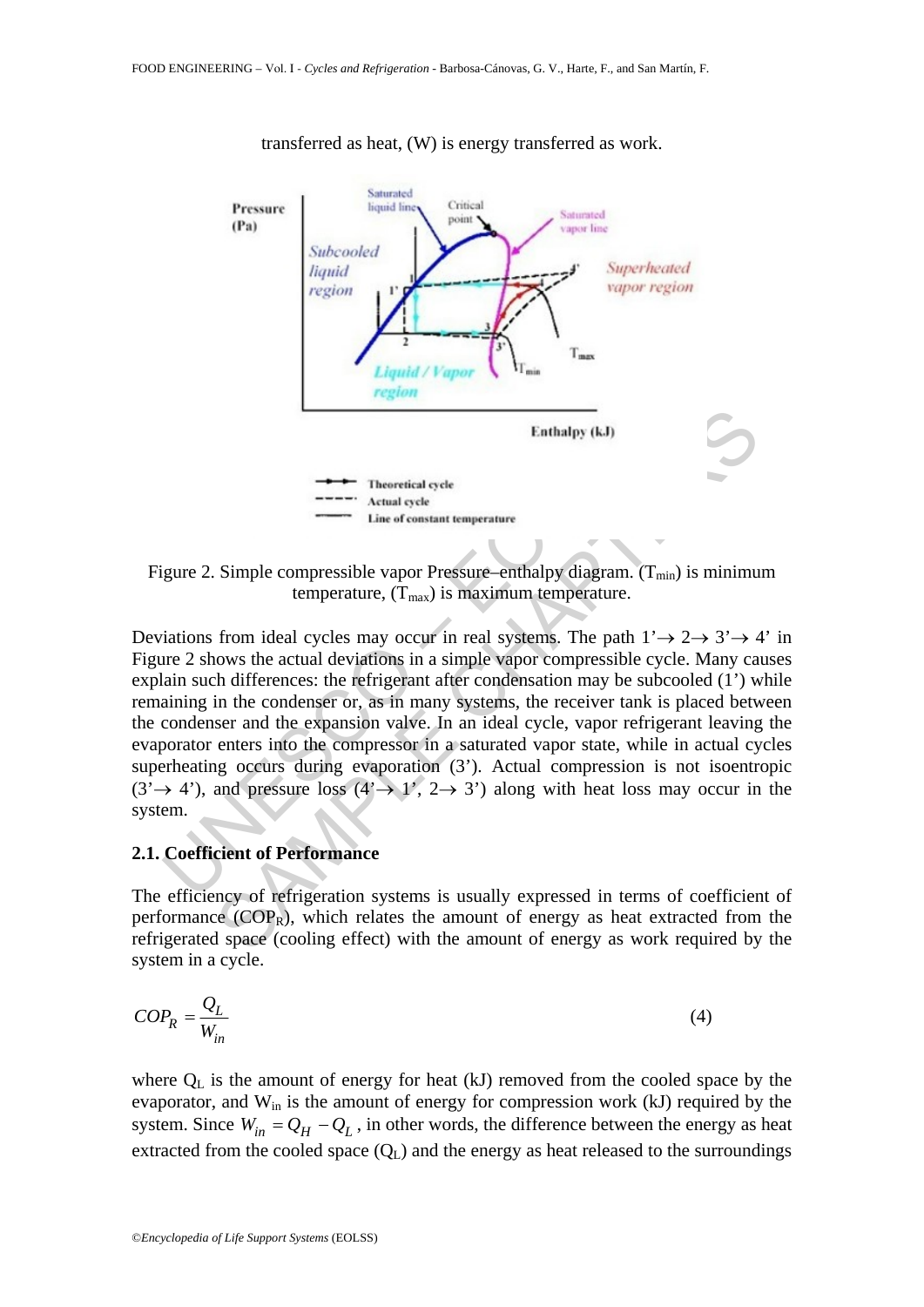$(Q_H)$ , the COP<sub>R</sub> can be expressed as

$$
COP_R = \frac{Q_L}{Q_H - Q_L} = \frac{1}{(Q_H/Q_L) - 1}
$$
\n(5)

Performance of a refrigeration system is deeply affected by temperature, which should be maintained with the evaporator  $(T<sub>L</sub>)$  in the cold space, and by the temperature of the surroundings  $(T_H)$ , where the condenser releases energy  $(Q_H)$ . In this way, the COP of actual refrigeration systems is evaluated based on the maximum theoretical COP a system working with the same temperature difference can achieve.

fricient of performance that a refrigerator operating between two<br>so: can have. The thermodynamic processes occurring in the revous (1 - 2) Isoentropic (constant entropy) compression; (2 - 3) Isoentropic expansion; and (e of performance that a refrigerator operating between two given tempera<br>
have. The thermodynamic processes occurring in the reversed Carnot<br>
2. 2) Isoentropic (constant entropy) compression; (2 - 3) Isothermal (cons<br>
e) co A reversible cycle, the Carnot refrigeration cycle (or reversed Carnot) has the highest coefficient of performance that a refrigerator operating between two given temperature limits can have. The thermodynamic processes occurring in the reversed Carnot cycle follow: (1 - 2) Isoentropic (constant entropy) compression; (2 - 3) Isothermal (constant temperature) compression;  $(3 - 4)$  Isoentropic expansion; and  $(4 - 1)$  Isothermal expansion. Energy as heat is extracted from the colder space during process (4 - 1), rejected to the hotter surroundings during process  $(2 - 3)$ , and then work is applied to the system during process  $(3 - 4)$ . The fluid that absorbs and rejects heat during compression and expansion is an ideal gas. The reversed Carnot, an ideal cycle, is the most efficient refrigeration cycle, to which other cycles are compared in terms of efficiency. The COP for a reversible refrigeration cycle, such as the Carnot cycle, is defined by

$$
COP_{R,rev} = \frac{1}{(T_H/T_L) - 1}
$$
 (6)

where  $T_L$  is the cold absolute temperature (K) and  $T_H$  the surroundings or external absolute temperature (K). Any device operating at higher COP than a reversible refrigerator violates the basic thermodynamic laws and therefore is not possible.

TO ACCESS ALL THE **20 PAGES** OF THIS CHAPTER, Visit: http://www.eolss.net/Eolss-sampleAllChapter.aspx

#### **Bibliography**

- - -

ASHRAE. (1997) ASHRAE handbook, Fundamentals SI Ed. GA, USA. [This handbook contains thorough information on thermodynamics and refrigeration systems].

ASHRAE. (1998) ASHRAE handbook, Refrigeration SI Ed. GA, USA. [This handbook contains thorough information on thermodynamics and refrigeration systems].

Cengel Y.A. and Boles M.A. (1998*). Thermodynamics: an engineering approach*. 3rd ed., 1010 p. NY: